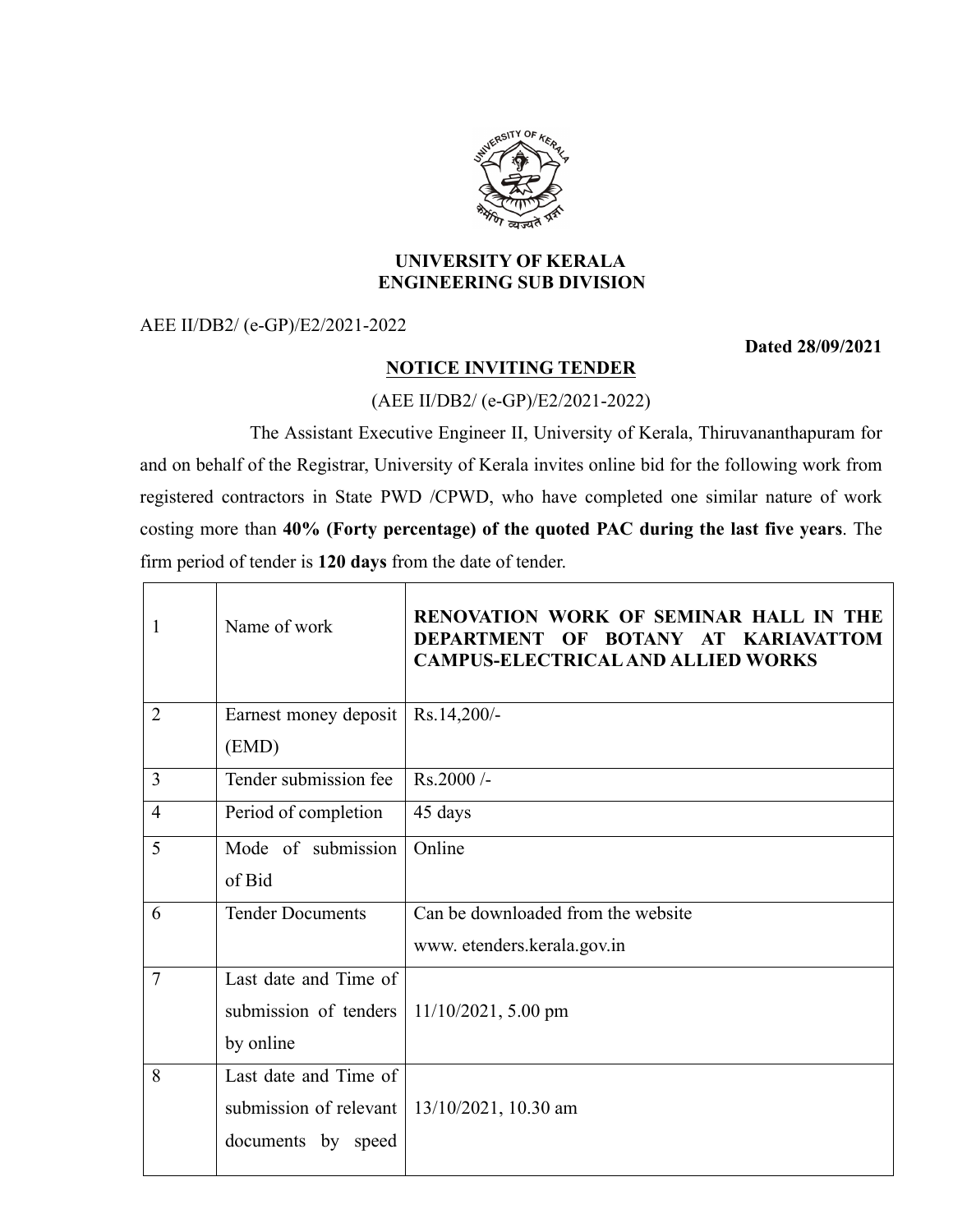|    | post                |                                     |
|----|---------------------|-------------------------------------|
|    | Date                | and time of $13/10/2021$ , 11.00 am |
|    | opening of tender   |                                     |
| 10 | Tender PAC          | $Rs.9,40,804/-$                     |
|    | Class of contractor | B and above                         |

General tender documents and tender schedule can be downloaded in A<sub>4</sub> plain size paper free of cost from the website www.etenders.kerala.gov.in. **Duly filled up and signed tender schedule along with relevant documents should also be sent to the Registrar, University of Kerala Palayam Thiruvananthapuram, Pin-695034**, by speed post so as to reach before the date and time specified. The cover containing the documents should superscribe the name of work, tender number, and last date of submission of tender.

Documents to be submitted along with bid through online/ speed post.

| S <sub>I.No</sub>        | <b>Through online</b>            | Through speed post                  |
|--------------------------|----------------------------------|-------------------------------------|
|                          | Scanned copy of valid            | Copy of valid registration          |
|                          | registration, G.S.T certificate, | certificate, G.S.T certificate, PAN |
|                          | PAN certificate                  | attested by a gazetted officer      |
| 2                        | Scanned copy of experience       | Copy of experience certificate      |
|                          | certificate                      | attested by a gazetted officer      |
| 3                        | Scanned copy of duly filled e-   | Duly filled e-payment requisition.  |
|                          | payment form                     |                                     |
| 4                        | Form of tender                   | Copy of Form of tender duly         |
|                          |                                  | signed by the contractor            |
| $\overline{\mathcal{L}}$ | Form 83                          | Copy of Form 83 duly signed by      |
|                          |                                  | the contractor                      |
| 6                        | e-Tender conditions              | Copy of e-Tender conditions duly    |
|                          |                                  | signed by the contractor            |

The bids shall be opened at the date and time specified. Further details can be had from the office on the undersigned on all working days during working hours. The bidders are advised to submit their bid well in advance to avoid any kind of network issues. If relevant documents through speed post are not submitted with in time, the tenders will not be considered. The selected contractors have to produce tax invoice at the time of presenting the bill.

The undersigned reserves the right to reject any or all the tenders without assigning any reason whatsoever.